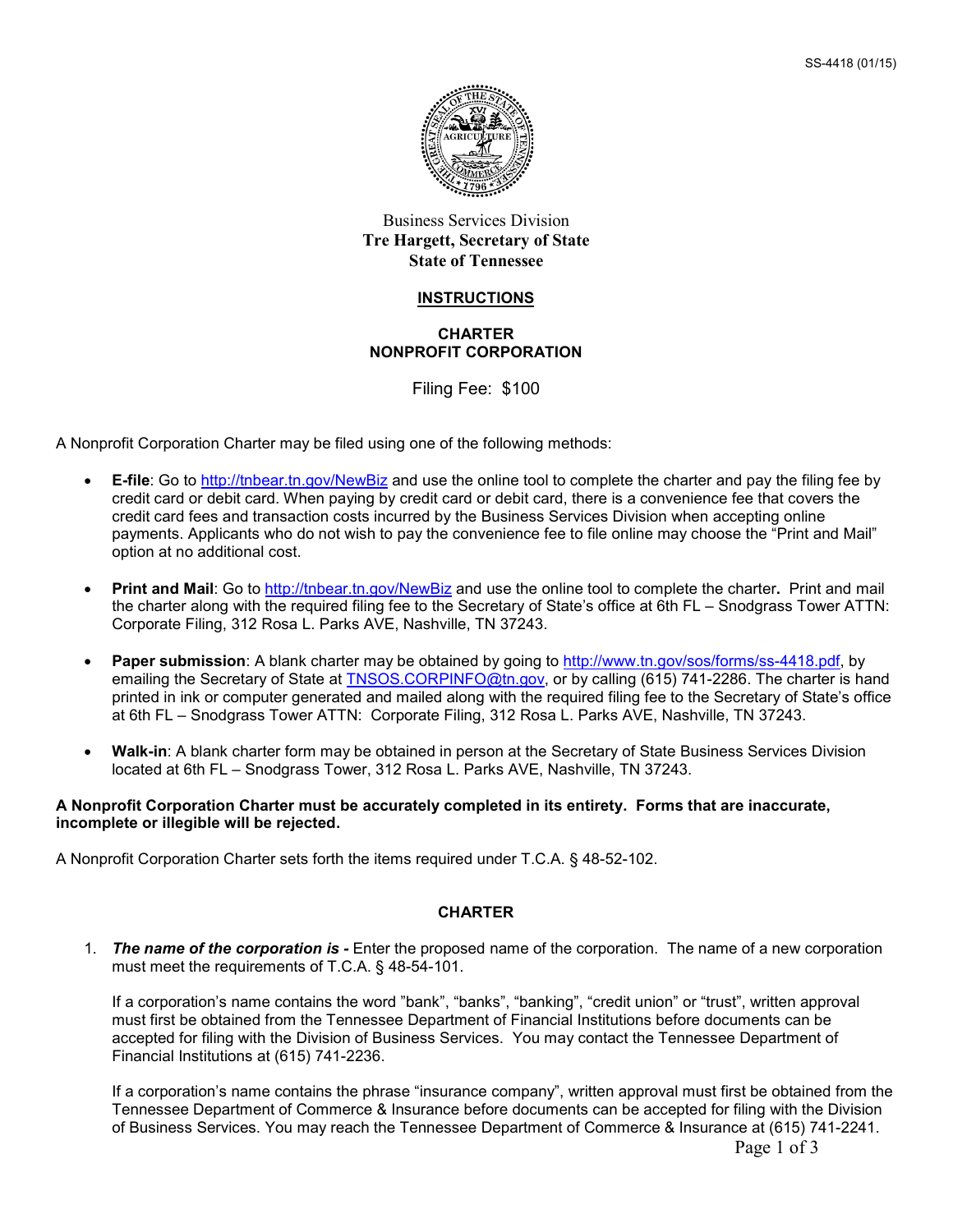- 2. *Name Consent: (Written Consent for Use of Indistinguishable Name) –* An applicant corporation can request to use a name that is not distinguishable from the name used by an existing business under certain circumstances detailed in T.C.A. § 48-54-101(c). Indicate name consent by checking. If checked, the charter must be accompanied by an application to use an indistinguishable name, accompanied by payment of an additional \$20 filing fee. The application must set forth the appropriate criteria for name duplication as described in the Act.
- 3. *This company has the additional designation of –* If applicable to the specific nature of the corporation, enter any additional designation, including:
	- Bank
	- Captive Insurance Company
	- Credit Union
	- Insurance Company
	- Litigation Financier
	- Neighborhood Preservation Nonprofit Corporation
	- School Support Organization
	- Trust Company
- 4. *The name and complete address of its initial registered agent and office located in the state of Tennessee is –* Enter the name of the corporation's initial registered agent, the street address, city, state and zip code of the corporation's initial registered office located in Tennessee and the county in which the office is located. The address will be verified and formatted to United States Postal Service address deliverability guidelines. If the address cannot be recognized as deliverable by the United States Postal Service, the form will be rejected by the Division of Business Services. A post office box is not acceptable for the registered agent/office address.
- 5. *Fiscal Year Close Month –* Enter the month of the year that concludes the corporation's fiscal year. If a fiscal year close month is not indicated, the Division of Business Services will list the fiscal year close month as December by default. Please note that T.C.A. § 48-66-203 requires corporations to file an annual report with the Secretary of State on or before the first day of the fourth month following the end of the close of the corporation's fiscal year.

*Period of Duration if not perpetual –* Indicate if the duration of the corporation is perpetual or has a specific end date by checking the appropriate box. If "other" is checked, indicate the specific date on which the duration of the corporation's existence will end.

- *6. If the document is not to be effective upon filing by the Secretary of State, the delayed effective date and time is –* If the existence of the corporation is to begin upon a future date, enter the future date. In no event can the future date or the actual occurrence of the specific event be more than ninety calendar days from the filing of the charter.
- 7. *The corporation is not for profit –* By signing the charter the filer acknowledges this statement to be true.
- 8. Please complete all of the following sentences by checking one of the two boxes in each sentence By checking the appropriate boxes, indicate whether the corporation
	- Is a public benefit corporation or a mutual benefit corporation.
	- Is a religious corporation or is not a religious corporation.
	- Has members or does not have members.
- 9. *The complete address of its principal executive office is –* Enter the street address, city, state and zip code of the principal executive office of the corporation and the county in which the office is located. The address will be verified and formatted to United States Postal Service address deliverability guidelines. If the address cannot be recognized as deliverable by the United States Postal Service, the form will be rejected by the Division of Business Services unless a deliverable mailing address is also provided. A post office box is not acceptable for the principal office address.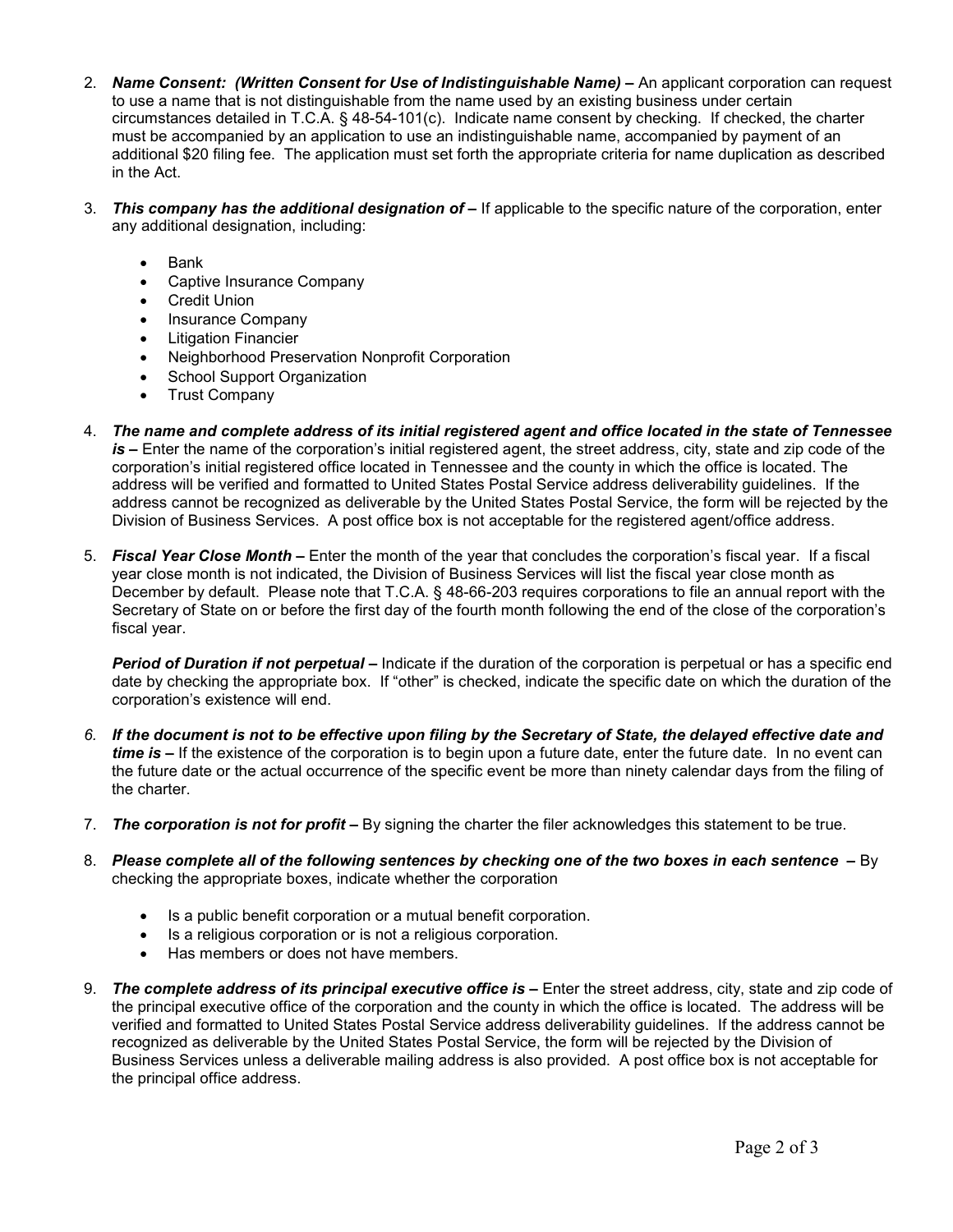- 10. *The complete mailing address of the entity (if different from the principal office) is –* If notifications from the Division of Business Services should be sent to an address other than the principal office address, enter that address. The address will be verified and formatted to United States Postal Service address deliverability guidelines. If the address cannot be recognized as deliverable by the United States Postal Service, the form will be rejected by the Division of Business Services. A post office box address is acceptable for a mailing address.
- 11. *List the name and complete address of each incorporator –* Addresses should include street address, city, state and zip code. The signer of the charter must be an incorporator listed in this section.
- 12. *School Organization* **–** If "School Organization Exempt" is indicated in section 3, check the box stating that "I certify that pursuant to T.C.A. § 49-2-611, this nonprofit corporation is exempt from the \$100 filing fee required by § 48-51-303(a)(1)". In addition, check one of the remaining two boxes that pertain to this nonprofit corporation.
	- **This nonprofit corporation is a "school support organization" as defined in T.C.A.** § **49-2-603(4)(A) –** Check this box if the nonprofit corporation is a booster club, foundation, parent teacher association, parent teacher organization, parent teacher support association, or any other nongovernmental organization or group of persons whose primary purpose is to support a school district, school, school club, or academic, arts, athletic or social activities related to a school, that collects or receives money, materials, property or securities from students, parents, or members of the general public.
	- **This nonprofit corporation is an educational institution as defined in T.C.A.** § **48-101-502(b) –** Check this box if this nonprofit corporation is an organization organized and operated exclusively for educational purposes and which normally maintains a regular faculty and curriculum and normally has a regularly enrolled body of pupils or students in attendance at the place where its educational activities are regularly carried on, and which is accredited by a recognized accrediting agency. Included in this definition are organizations composed of parents of students and other persons connected with the institution, which are organized and operated for the purpose of conducting activities in support of the operations or extracurricular activities of such institutions. "Educational institution" also includes private foundations soliciting contributions exclusively for such organizations.
- 13. *Insert here the provisions regarding the distribution of assets upon dissolution* Enter the corporation's provisions regarding the distribution of its assets upon its dissolution.
- 14. *Other Provisions –* Including any further information in this space is strictly optional. Use this section to set forth other details of the corporation that are not required to be included in the charter. Such items could include the initial board of directors, the business purpose of the corporation, the names of corporate management, and provisions regulating the powers and rights of the corporation, its board of directors and its shareholders.

# **SIGNATURE**

- The person executing the document must sign it and indicate the date of signature in the appropriate spaces. The signer must be an incorporator listed in Section 11 of the charter. **Failure to sign and date the application will result in the application being rejected.**
- Type or Print Name. **Failure to type or print the signature name and title of the signer will result in the application being rejected.**

# **FILING FEE**

- The filing fee for a charter is **\$100.**
- Make check, cashier's check or money order payable to the Tennessee Secretary of State. Cash is only accepted for walk-in filings. **Charters submitted without the proper filing fee will be rejected. Checks, cashier's checks or money orders made out to any payee other than the Tennessee Secretary of State will not be accepted and will result in the rejection of document.**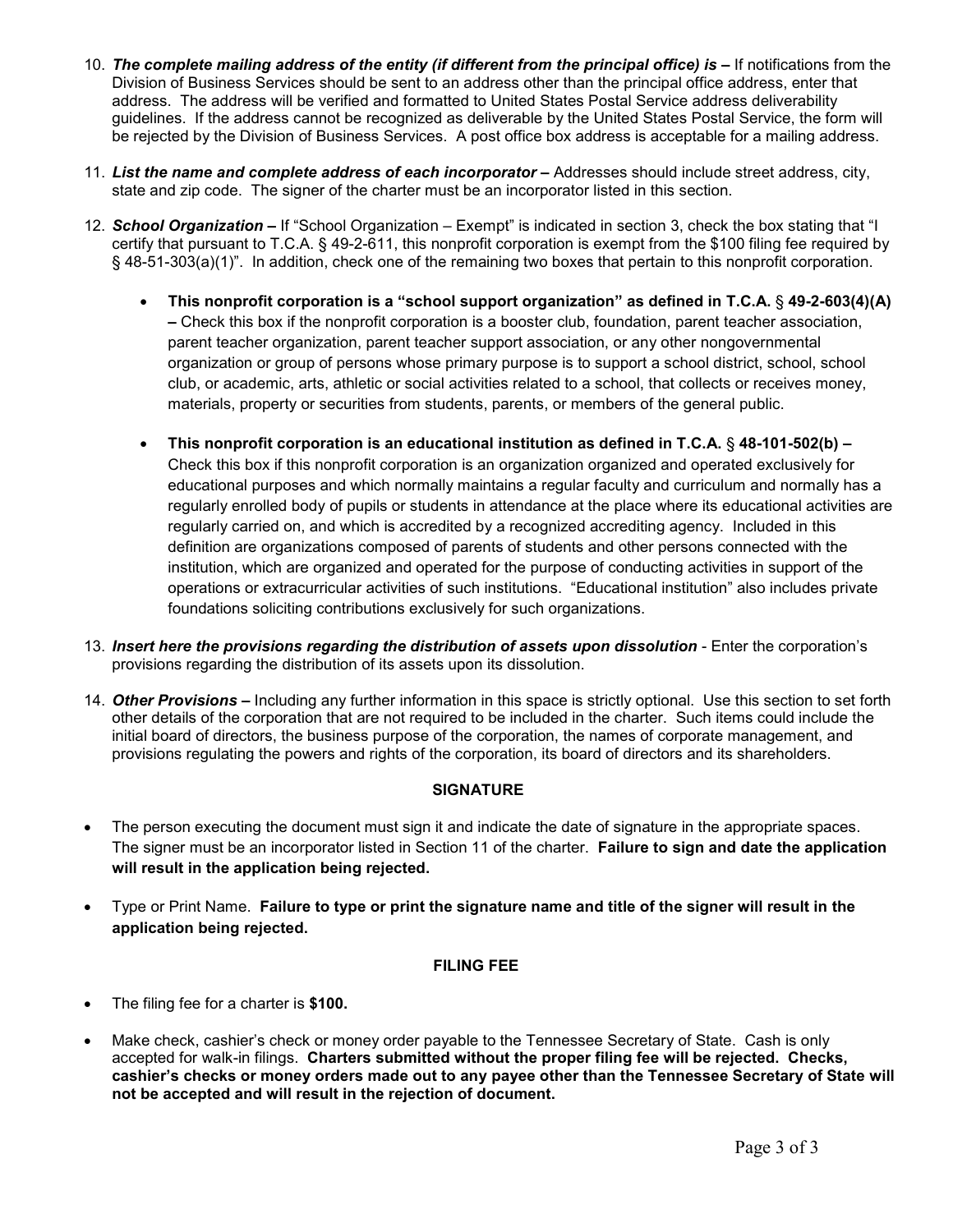|                                                                                                                                                                                                                                                                                                                                                                          |                      | <b>CHARTER</b>                                                                                                                                                                                                |  | Page 1 of 2                                                                                                              |  |
|--------------------------------------------------------------------------------------------------------------------------------------------------------------------------------------------------------------------------------------------------------------------------------------------------------------------------------------------------------------------------|----------------------|---------------------------------------------------------------------------------------------------------------------------------------------------------------------------------------------------------------|--|--------------------------------------------------------------------------------------------------------------------------|--|
| <b>NONPROFIT CORPORATION (SS-4418)</b>                                                                                                                                                                                                                                                                                                                                   |                      |                                                                                                                                                                                                               |  |                                                                                                                          |  |
|                                                                                                                                                                                                                                                                                                                                                                          |                      | <b>Business Services Division</b><br>Tre Hargett, Secretary of State<br><b>State of Tennessee</b><br>312 Rosa L. Parks AVE, 6th Fl.<br>Nashville, TN 37243-1102<br>$(615) 741 - 2286$<br>Filing Fee: \$100.00 |  | For Office Use Only                                                                                                      |  |
| The undersigned, acting as incorporator(s) of a nonprofit corporation under the provisions of the Tennessee<br>Nonprofit Corporation Act, adopt the following Articles of Incorporation.                                                                                                                                                                                 |                      |                                                                                                                                                                                                               |  |                                                                                                                          |  |
|                                                                                                                                                                                                                                                                                                                                                                          |                      |                                                                                                                                                                                                               |  |                                                                                                                          |  |
| 2. Name Consent: (Written Consent for Use of Indistinguishable Name)<br>$\Box$ This entity name already exists in Tennessee and has received name consent from the existing entity.                                                                                                                                                                                      |                      |                                                                                                                                                                                                               |  |                                                                                                                          |  |
| 3. This company has the additional designation of: Network Community Community Community Community Community C                                                                                                                                                                                                                                                           |                      |                                                                                                                                                                                                               |  |                                                                                                                          |  |
|                                                                                                                                                                                                                                                                                                                                                                          |                      |                                                                                                                                                                                                               |  | 4. The name and complete address of the initial registered agent and office located in the state of Tennessee is:        |  |
| 5. Fiscal Year Close Month: ___________                                                                                                                                                                                                                                                                                                                                  |                      | Period of Duration: Perpetual                                                                                                                                                                                 |  | $\Box$ Other $\frac{1}{\sqrt{m}}$<br>Day<br>Year                                                                         |  |
| (Not to exceed 90 days) Effective Date: $\sqrt{2}$                                                                                                                                                                                                                                                                                                                       | Month<br>Day<br>Year | Time:                                                                                                                                                                                                         |  | 6. If the document is not to be effective upon filing by the Secretary of State, the delayed effective date and time is: |  |
| 7. The corporation is not for profit.                                                                                                                                                                                                                                                                                                                                    |                      |                                                                                                                                                                                                               |  |                                                                                                                          |  |
| 8. Please complete all of the following sentences by checking one of the two boxes in each sentence:<br>This corporation is a $\Box$ public benefit corporation / $\Box$ mutual benefit corporation.<br>This corporation is a $\Box$ religious corporation / $\Box$ not a religious corporation.<br>This corporation will $\Box$ have members / $\Box$ not have members. |                      |                                                                                                                                                                                                               |  |                                                                                                                          |  |
| 9. The complete address of its principal executive office is:                                                                                                                                                                                                                                                                                                            |                      |                                                                                                                                                                                                               |  |                                                                                                                          |  |
|                                                                                                                                                                                                                                                                                                                                                                          |                      |                                                                                                                                                                                                               |  |                                                                                                                          |  |
| *Note: Pursuant to T.C.A. §10-7-503 all information on this form is public record.                                                                                                                                                                                                                                                                                       |                      |                                                                                                                                                                                                               |  |                                                                                                                          |  |
|                                                                                                                                                                                                                                                                                                                                                                          |                      |                                                                                                                                                                                                               |  |                                                                                                                          |  |

Submitter Information: Name: Phone #: ( )